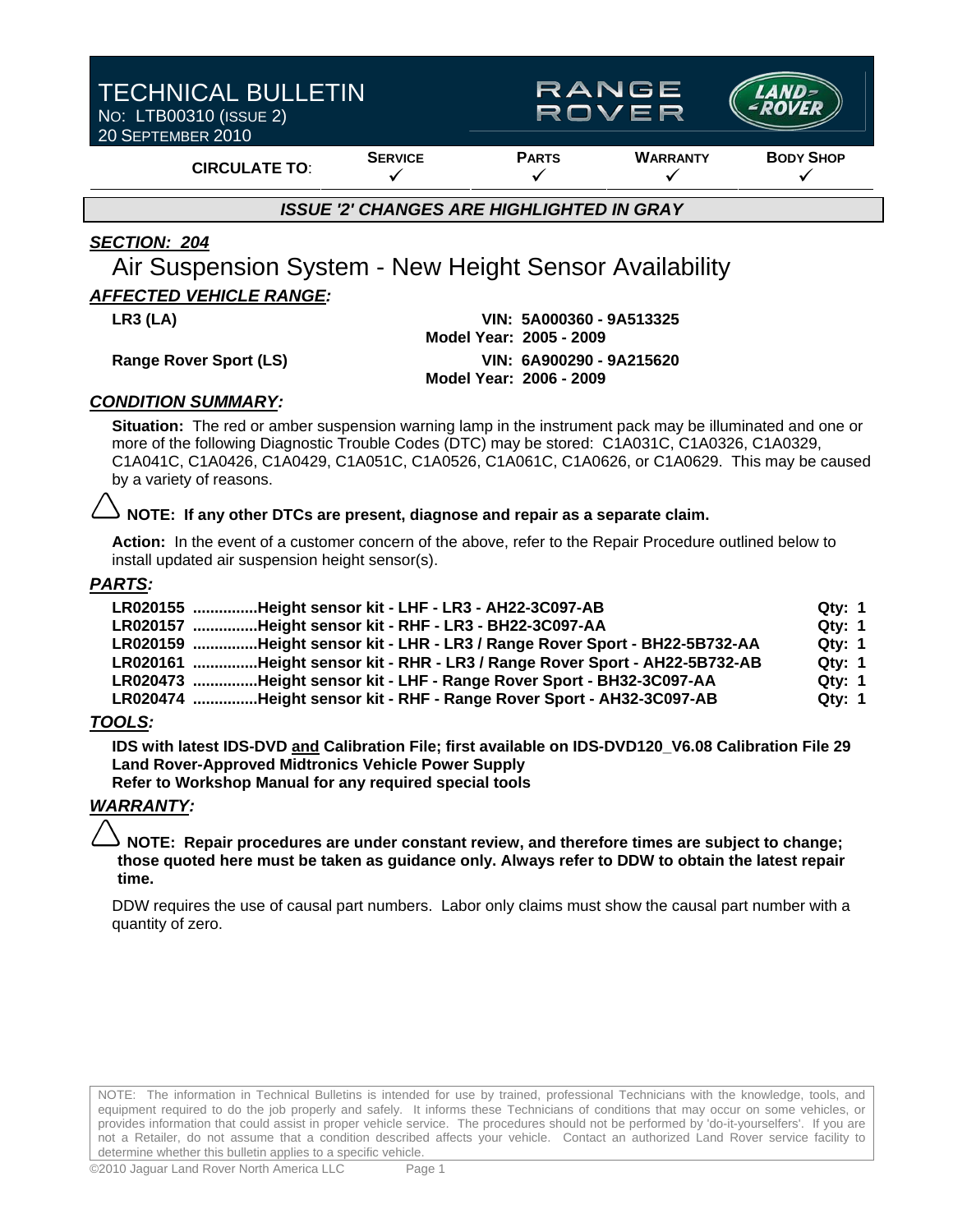| <b>DESCRIPTION</b>                 | <b>SRO</b> | TIME<br>(HOURS) | <b>CONDITION</b><br><b>CODE</b> | <b>CAUSAL PART</b> |
|------------------------------------|------------|-----------------|---------------------------------|--------------------|
| Height sensor - Front - One Side   | 60.36.01   | 0.10            |                                 |                    |
| Height sensor - Front - Both Sides | 60.36.02   | 0.20            |                                 |                    |
| Height sensor - Rear - One Side    | 64.36.01   | 0.10            | 42                              | LR020155           |
| Height sensor - Rear - Both Sides  | 64.36.02   | 0.20            |                                 |                    |
| Height sensor - Vehicle Set        | 60.36.04   | 0.40            |                                 |                    |

*Normal warranty policies and procedures apply.* 

### *REPAIR PROCEDURE*

#### **REPLACE SUSPENSION SYSTEM HEIGHT SENSOR**

- **NOTE: Left-hand (LH) shown; right-hand (RH) similar.**
- 1. Inspect ride height sensor bracket position for orientation. (Figure 1)

**CAUTION: The bracket shown in Figure 2 may have two or three holes. It is important that the orientation of the bracket is noted and not the number of holes.**

**NOTE: The position of the ride height sensor electrical connector remains the same for both original and new sensors.**

If the orientation of the left-hand rear (LHR) ride height sensor bracket is the same as Figure 2, continue to step 3.



- If the orientation of the LHR ride height sensor bracket is not the same as Figure 2, continue to step 2.
- If the ride height sensor bracket is installed as shown in Figure 3, continue to step 2.



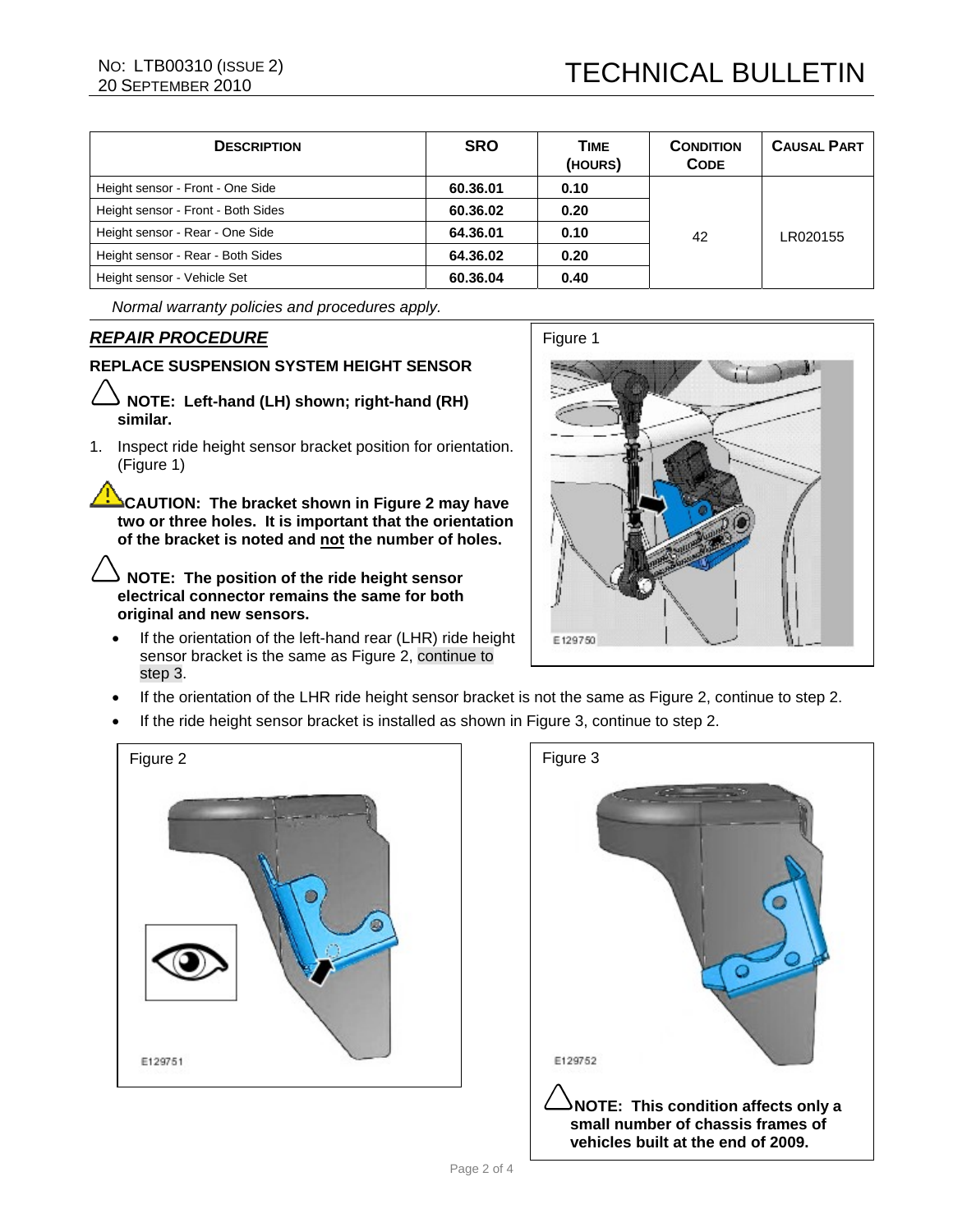# NO: LTB00310 (ISSUE 2)<br>20 SEPTEMBER 2010

- 2. Remove the bracket from the new ride height sensor: (Figure 4)
	- Remove the two screws.
	- Discard the bracket.

## **TECHNICAL BULLETIN**



**CAUTION:** Failure to follow this instruction may **result in damage to the vehicle.** 

**NOTE: If the sensors are fitted in the incorrect position the vehicle will sit on the bump stops and not calibrate.** 

**NOTE: Verify parts to ensure correct sensors are fitted to the correct position on the vehicle.** 

3. Refer to Workshop Manual, section 204-05: Vehicle Dynamic Suspension > Removal and Installation > *Suspension Height Sensor (60.36.01)*, and replace the height sensor.

## **NOTE: Range Rover Sport only:**

- Remove and discard the sensor link pin from the upper arm. (Figure 5)
- Install the new sensor link pin to the upper arm.
- Tighten bolts to **9Nm** (**6.6lbf ft**).